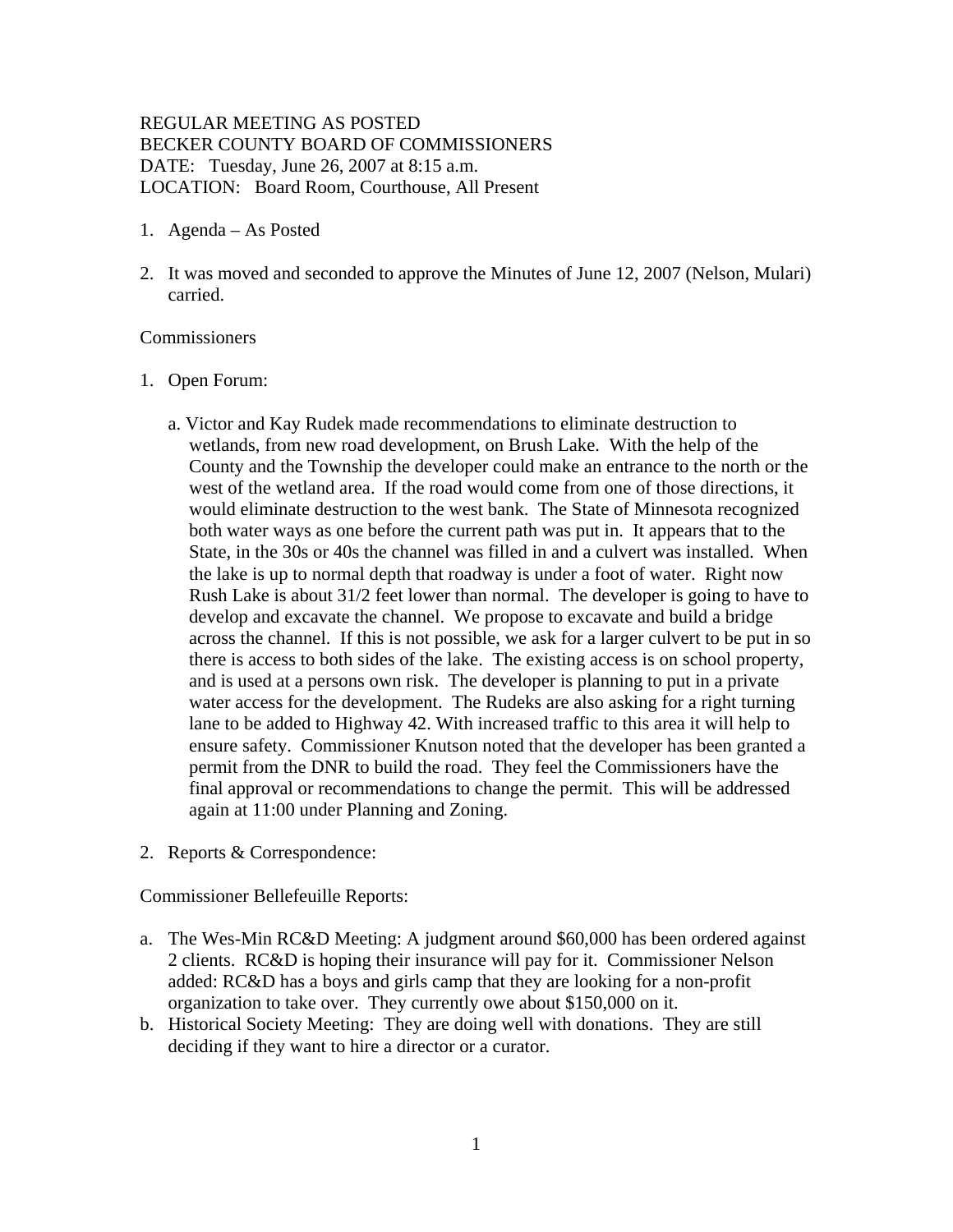Commissioner Salminen Reports:

a. Nothing to report.

Commissioner Mulari Reports:

- a. Land of the Dancing Sky Board on Aging Meeting: They will be staying with NSI as the nutrition services provider for at least 2 more years.
- b. Environmental Services Meeting: Good discussion was held regarding what services need to be provided in Becker County. Commingled collection has been discussed and is being considered.
- c. Lakeland Mental Health Meeting: Request for fee increase will be addressed by the Human Services Director.

Commissioner Nelson Reports:

- a. Library Meeting: Attended meeting last Thursday and worked on setting budgets. Their request will probably go up considerably.
- b. Sunnyside Meeting: There was some additional riprap done along shoreline. Commissioner Nelson signed papers on behalf of Becker County requesting an additional \$1,200 from cost share.

Commissioner Knutson Reports:

- a. Environmental Meeting: Pine Point will be an additional collection point of household hazardous waste; paints etc. If you hear of an area that is interested in having a collection point, let Commissioner Knutson know.
- b. Natural Resource Meeting: Will be looking at having a tax forfeited land sale. County Highway is crushing gravel in a pit by Bad Medicine. Looking at the access to a tax forfeited land by Shell Lake.
- 3. Appointments
- a. It was moved and seconded to approve the appointment of Dennis Kral, William Jordan, and Janice Haggart to the Pelican River Watershed Board of Managers (Salminen, Bellefeuille). A motion was made to amend the motion to nominate Don Scarie in place of Dennis Kral in the Pelican River Watershed appointment (Knutson, Mulari). Roll Call Vote: Commissioner Knutson – Yea; Commissioner Salminen – Nay; Commissioner Mulari – Yea; Commissioner Bellefeuille – Nay; Commissioner Nelson – Nay. The amended motion did not carry. The original motion carried.
- b. AMC Leadership Development August 15-17
- a. It was moved and seconded to allow any Commissioner to attend the AMC Leadership Development Conference that wishes to (Salminen, Mulari), carried.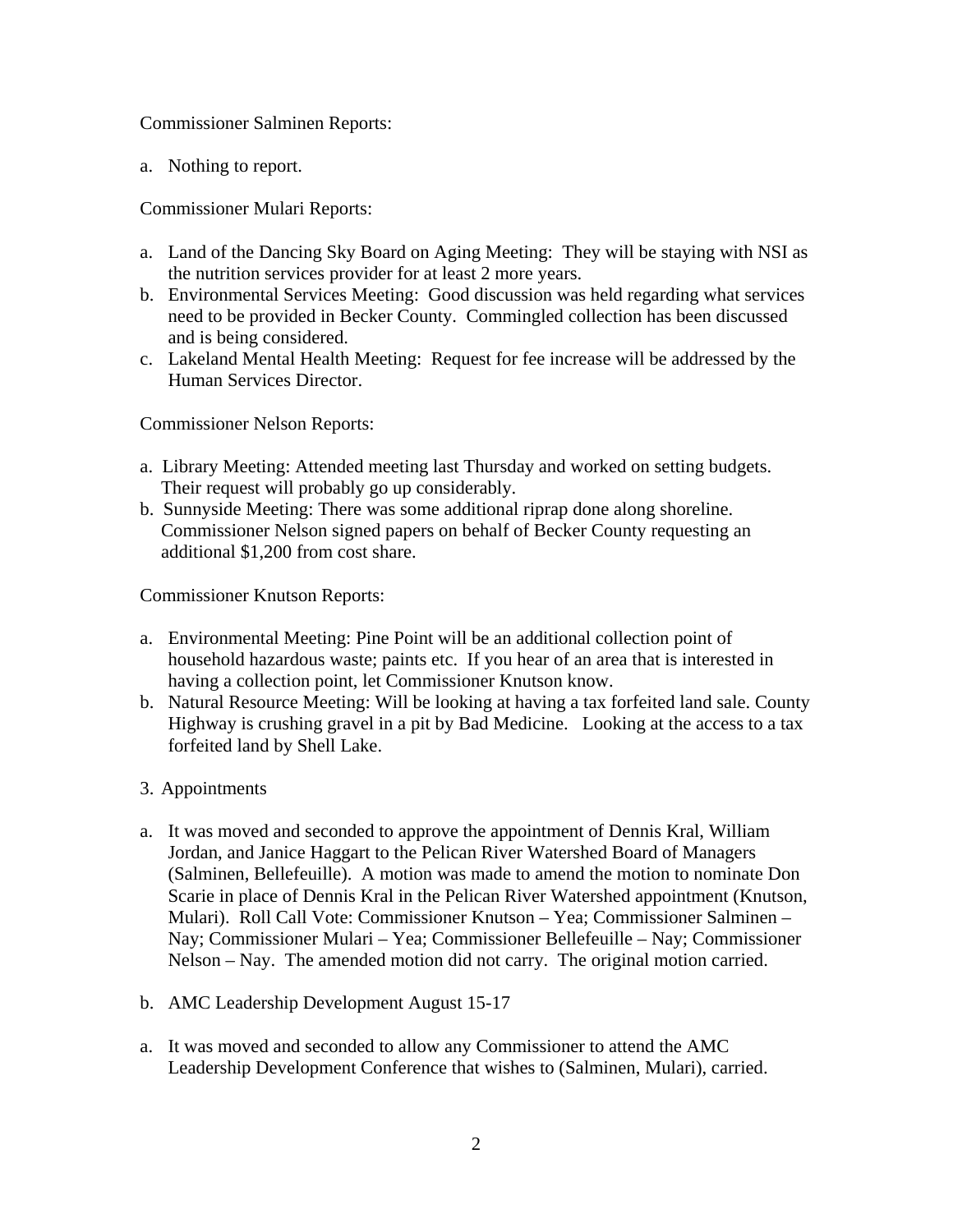#### Auditor – Treasurer

- 1. Licenses & Permits none to approve
- 2. It was moved and seconded to pass Resolution No. 06072A to set the date, July 26, 2007 and the time, 9:00 a.m. for the direct sale of the Swift Plant (Mulari, Salminen), carried.
- 3. It was moved and seconded to approve the minutes of the Board of Appeals & Equalization from June 12, 2007 and to approve a continuation of the minutes from June 19, 2007 (Salminen, Mulari), carried.

Finance Committee Minutes

- 1. It was moved and seconded to approve the Finance Claims (Knutson, Mulari), carried.
- 2. It was moved and seconded to approve payment of \$7,964.17 for the ICWC crew from the jail budget (Mulari, Knutson), carried.
- 3. It was moved and seconded to approve the purchase of two digital recorders and a transcription kit for the child abuse and neglect investigators in the amount of \$1,228 (Knutson, Bellefeuille), carried.
- 4. It was moved and seconded to approve the purchase of two electronic white boards plus accessories for Community Health at a cost of \$2,547 that will be covered by avian flu grant funds (Knutson, Mulari), carried.
- 5. It was moved and seconded to approve a lease extension of six months at a rate of \$2,350 per month for office space in the Lincoln Professional Building (Knutson, Bellefeuille), carried.
- 6. The State Auditors Office performs a desk review of all county audits submitted by private audit firms. The OSA has identified four areas of concern and they will be addressed in our 2006 audit.

Assessor/Environmental Services

- 1. It was moved and seconded to approve \$2,200 in materials for the replacement of a recycling shed (Salminen, Mulari), carried.
- 2. It was moved and seconded to approve Resolution 06-07-2B to reclassify the Band/Grade of the Chief Deputy Assessor due to reorganization of the Environmental Service Department and the County Assessor Department (Salminen, Mulari), carried.

Human Services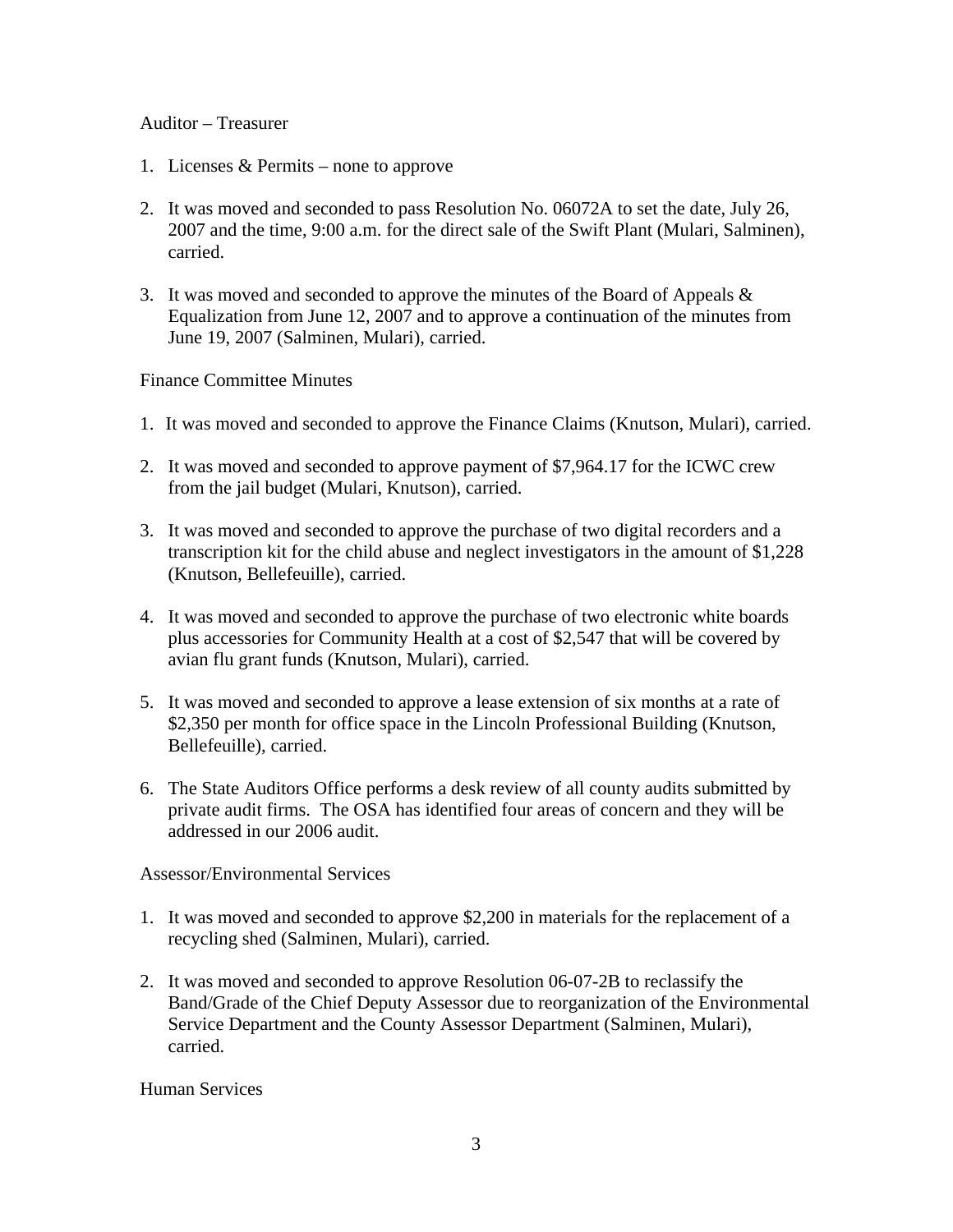- 1. It was moved and seconded to approve one agenda addition; to amend reimbursement in the agreement with Jon Heydt, and one agenda deletion; the MOU with White Earth for Child Welfare/Child Protection Services (Salminen, Knutson), carried.
- 2. It was moved and seconded to accept the Public Assistance Caseload and Application Trends (Salminen, Mulari), carried.
- 3. It was moved and seconded to accept the Children Services Report (Salminen, Mulari), carried.
- 4. It was moved and seconded to accept the Adult Services Report (Mulari, Salminen), carried.
- 5. It was moved and seconded to approve the addition to the agreement with Jon Heydt for a \$5 Minimum mileage reimbursement, an additional \$20 fee for out of county service and mileage will be reimbursed from the closest point of service (Bellefeuille, Mulari), carried.
- 6. It was moved and seconded to approve the Human Service Claims (Salminen, Mulari), carried.
- 7. It was moved and seconded to approve the Community Health Claims (Mulari, Knutson), carried.
- 8. It was moved and seconded to accept the Transit Ridership Report (Mulari, Knutson), carried.
- 9. It was moved and seconded to approve the Transit Claims (Mulari, Bellefeuille), carried. Commissioner Knutson would like to extend a thank you to the volunteer drivers that are only reimbursed mileage.

# NRM

1. It was moved and seconded to accept the quote from George Swanson in the amount of \$30,353 for preparation, including labor and materials, of 211 acres for tree planting (Salminen, Knutson), carried.

# Highway

1. It was moved and seconded to approve Resolution No. 06-07-2C to allow bidding for crushing 15,000 yards of gravel at the Karkinen Pit and 10,000 yards at the parcel purchased for the County expansion project in 2001 on Highway 59. In addition, the Highway Department will receive and exception from the royalty usually paid by Highway for excavation on county property (Salminen, Bellefeuille), carried.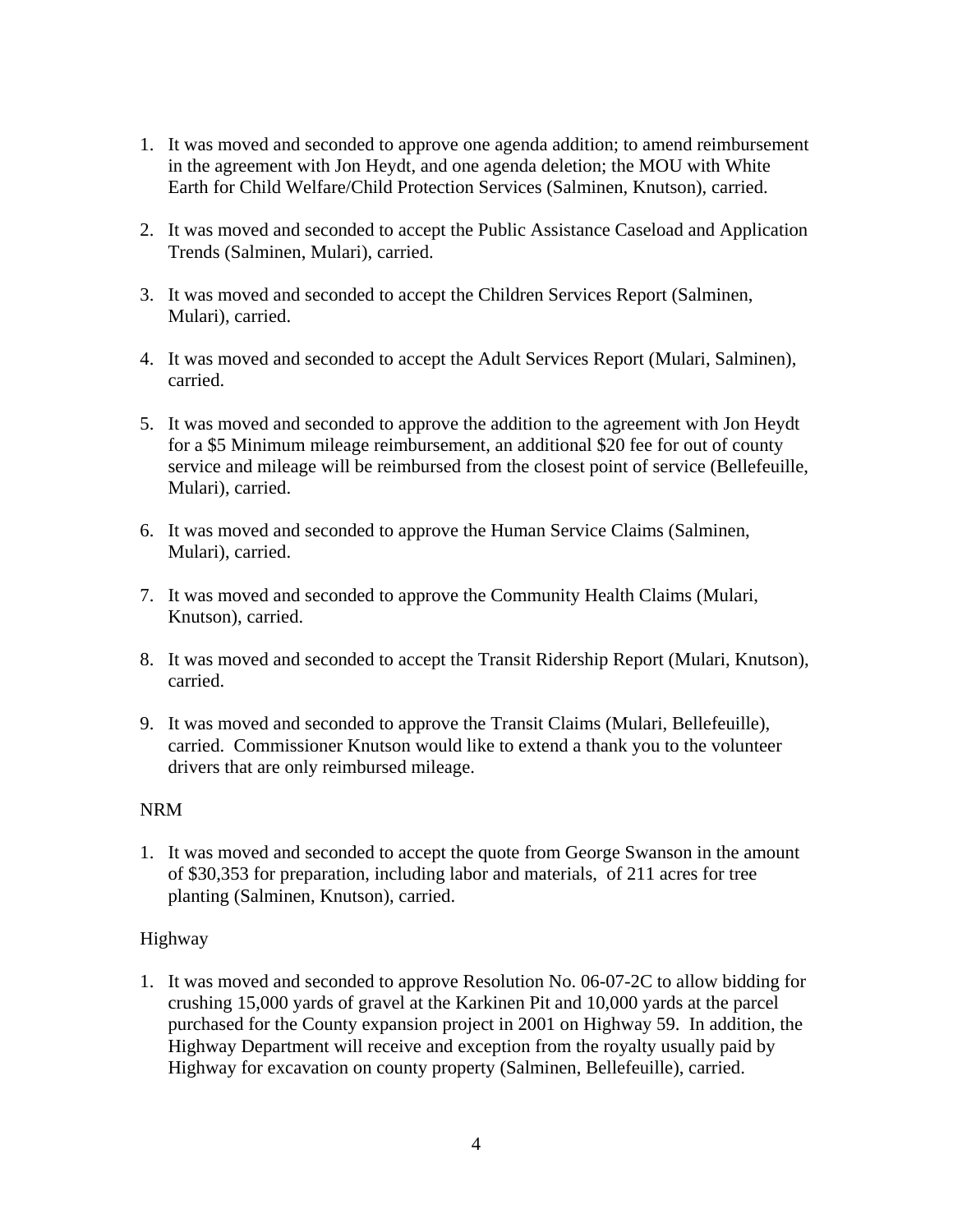2. Construction Update – Construction on Highway 22 and Highway 24 is almost complete. Striping was completed last week. Final turf establishment needs to be made to ensure it is growing ok. Grading and graveling has begun on Highway 56, working on the west end up to Little Toad Lake Road. The start of the overlay project will begin at the end of July or beginning of August.

Planning and Zoning

1. FIRST ORDER OF BUSINESS: Mark Yozamp. Requests a change of zone from agricultural to high density residential and a multi-unit residential development consisting of 10 units and 10 mooring sites.

Speaking in favor to the application was:

Mark Yozamp – expressed concerns about the process he has gone through. He is asking for 10 lots and 10 mooring sites to be approved.

Speaking neutrally to the application was:

Tear Guetter, Administrator for the Pelican River Watershed District –They favor this plan over a lot/block because it would use an existing pathway down the bluff, and save further destruction of shoreline and aquatic vegetation.

Bob Merit, DNR – The DNR's primary concern was focused on the bluff area. There is an existing path down the bluff so no further disruption to the area would be necessary.

Harry Salminen, Becker County Commissioner – Harry will not be voting on this issue.

Speaking in opposition to the application was:

Gail Hahn, Lake View Township Supervisor – opposed because of the high density.

Mary Ann Bond, President of Melisa/Sallie Lake Association – opposed because of the high density.

Tom Koehnlein –objects to the high density.

Clayton Jensen – opposed to the high density.

It was moved and seconded to concur with Planning and Zoning to deny this application because of land suitability (Knutson, Nelson), carried with Commissioner Salminen recused.

2. SECOND ORDER OF BUSINESS: Jon Christianson. Requests a conditional use permit to allow storage of trucks and garbage collection equipment on his property.

Speaking in opposition to the application was:

Clint Danielson – Expressed concerns of wetlands and requested a water sample to be taken. Commissioner Nelson informed him the EPA should be called with any concerns. The board will look into water sampling.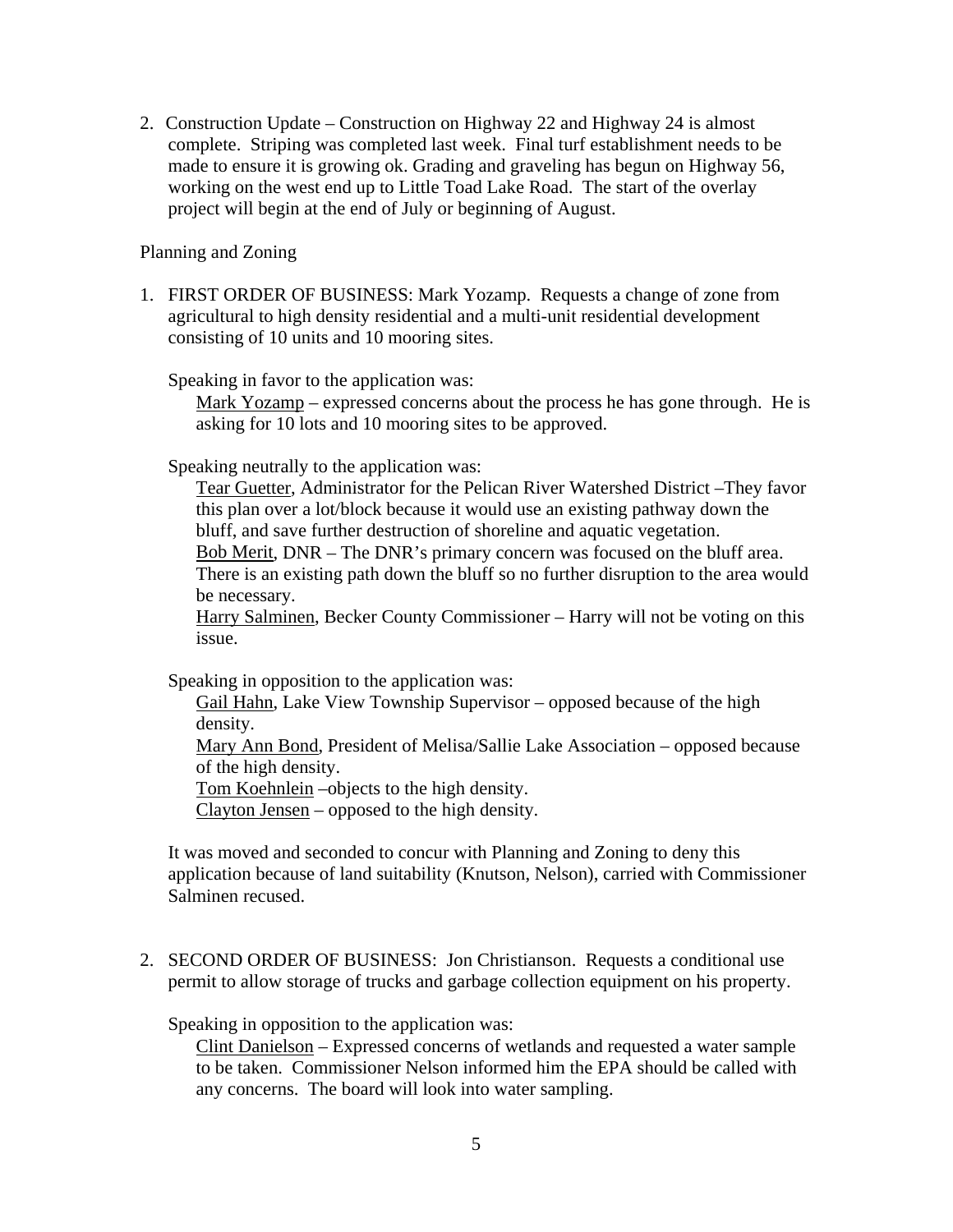It was moved and seconded to concur with Planning and Zoning to approve a conditional use permit with the stipulation that containers must be stored on the north side of the most northern storage shed. This will replace Planning and Zonings amended stipulation that the containers must be stored out of sight from the public road (Mulari, Knutson), carried.

3. THIRD ORDER OF BUSINESS: Bruce and Lorrie Middaugh. Requests a conditional use permit to allow replacement of a tiered garden with a pervious paver patio and retaining wall within the shore impact zone. An 8x20 cement patio will also be removed and a natural vegetation buffer installed.

Speaking in favor of the application was:

Jim Kiaser, representing Bruce and Lorrie Middaugh – Highlighted benefits of the plan.

Ellis Peterson, Cormorant Lakes Watershed – Stated Bruce has been working with the Watershed and that it is a good plan.

Commissioner Knutson stated he believes the Planning and Zoning Commission did not understand the plan.

It was moved and seconded to approve the conditional use permit with a valid Cormorant Lakes Watershed Permit (Salminen, Nelson), carried.

- 4. FOURTH ORDER OF BUSINESS: Jody Beaudine. Requests a conditional use permit to allow commercial use consisting of a convenience / liquor store in an Industrial Zone. It was moved and seconded to concur with Planning and Zoning to approve the conditional use permit (Salminen, Knutson), carried.
- 5. FIFTH ORDER OF BUSINESS: Charles Burlingame. Requests a change of zone from agricultural to residential and approval of a Certificate of Survey to allow 2 tracts of land (1.9 acres and 2.8 acres). Planning and Zoning approved the change of zone based on the fact that it would be compatible with the surrounding area with the stipulation that there be a 50 ft wide conservation easement running parallel to the shoreline and that any docking area be approved by the DNR, Technical River Panel and Planning and Zoning. It was moved and seconded to concur with Planning and Zoning and approve the zone change (Salminen, Mulari), carried.
- 6. SIXTH ORDER OF BUSINESS: Naterra Land Company. Tabled.
- 7. SEVENTH ORDER OF BUSINESS: Richard Swenson. Requests a preliminary plat for ten lots and a change of zone from agricultural to residential. Planning and Zoning approved the change of zone with the stipulation that a common lake access be created on Lot 1, Block 2 near the culvert.

Speaking in opposition of road was: